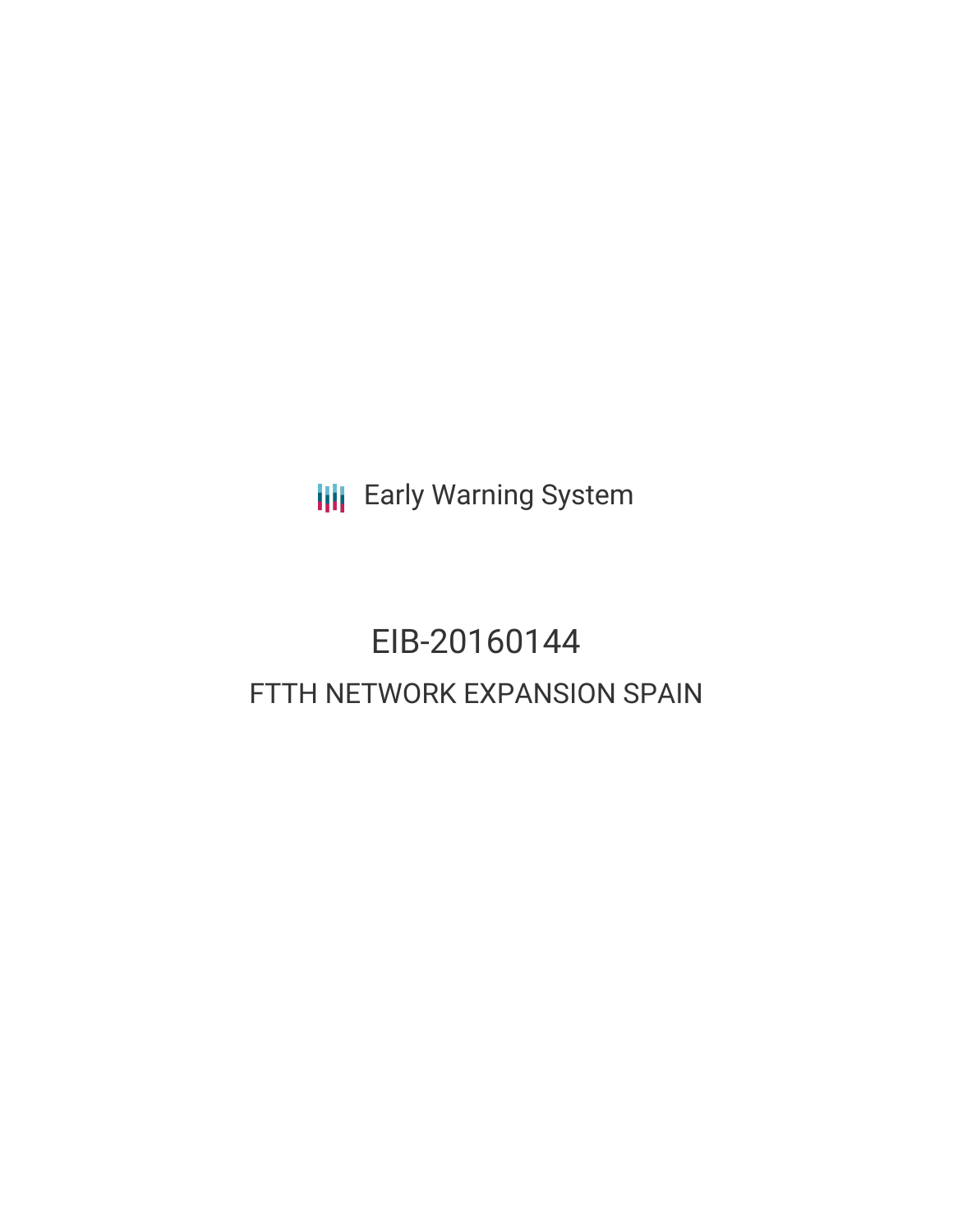

| <b>Countries</b>               | Spain                          |
|--------------------------------|--------------------------------|
| <b>Financial Institutions</b>  | European Investment Bank (EIB) |
| <b>Status</b>                  | Proposed                       |
| <b>Bank Risk Rating</b>        | U                              |
| <b>Borrower</b>                | MASMOVIL BROADBAND SA          |
| <b>Sectors</b>                 | Communications                 |
| <b>Investment Type(s)</b>      | Loan                           |
| <b>Investment Amount (USD)</b> | \$58.80 million                |
| <b>Project Cost (USD)</b>      | \$117.60 million               |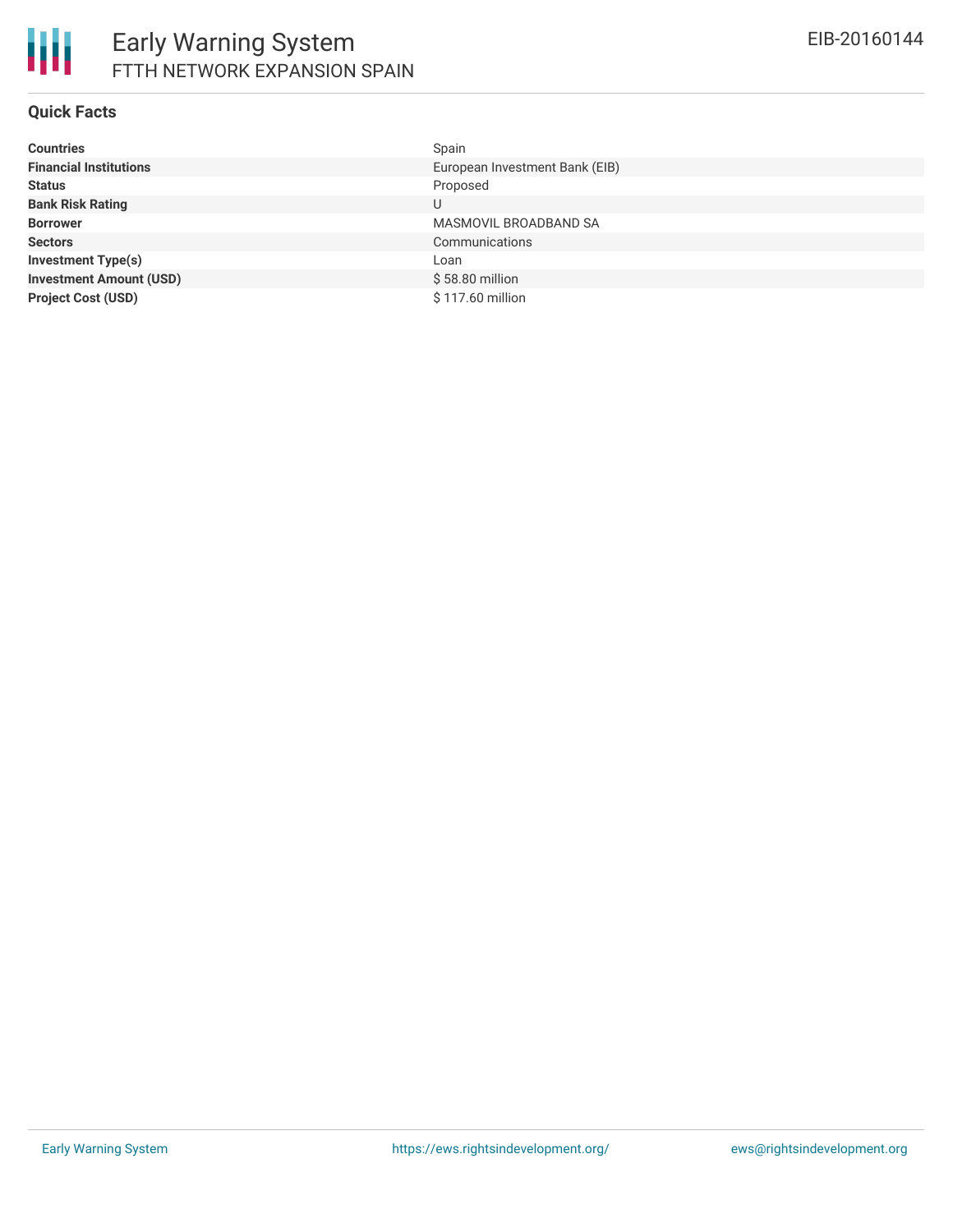

### **Project Description**

This project provides funding for the expansion of Masmovil Broadband's Fiber To the Home (FTTH) broadband network throughout Spain.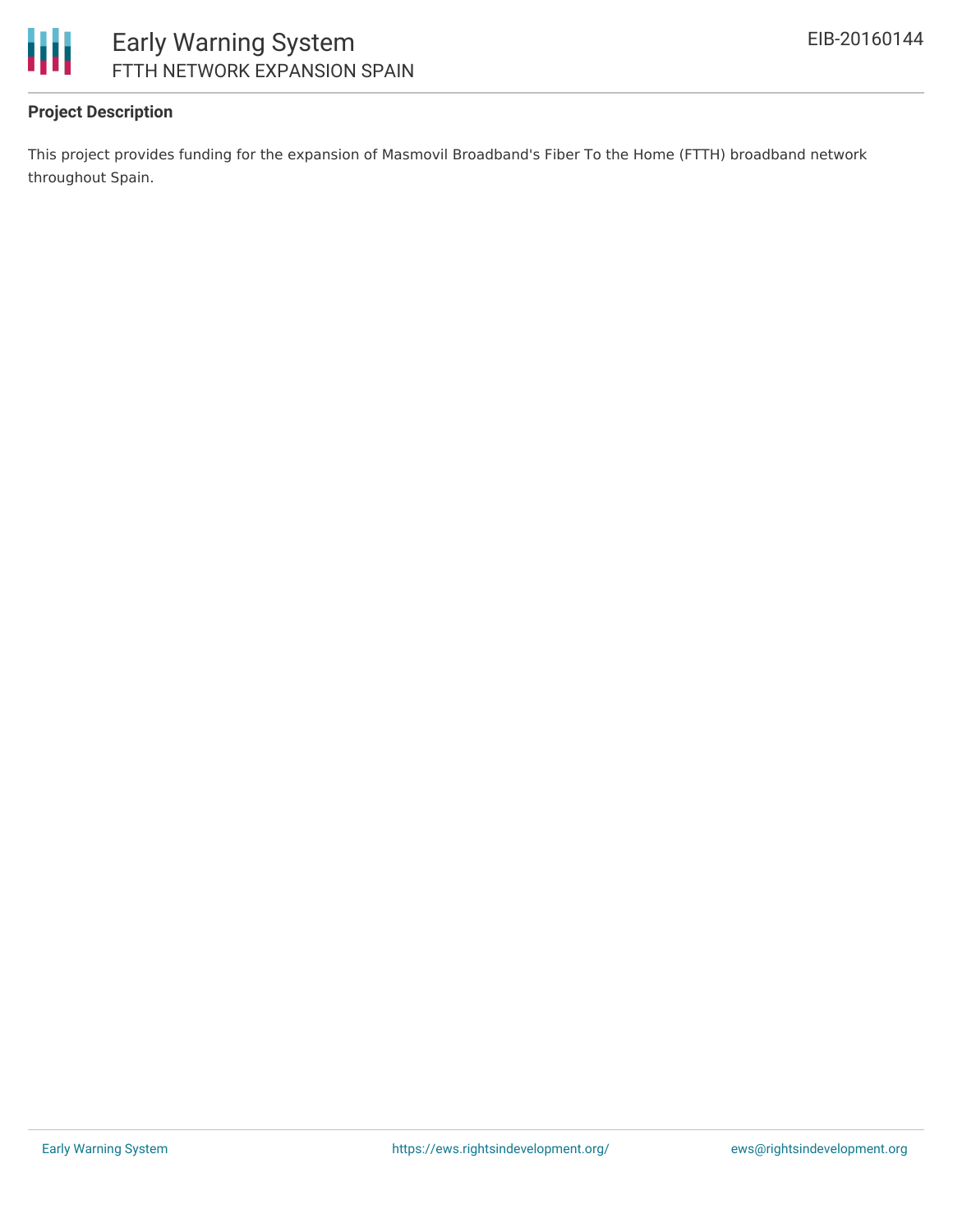### 冊 Early Warning System FTTH NETWORK EXPANSION SPAIN

### **Investment Description**

European Investment Bank (EIB)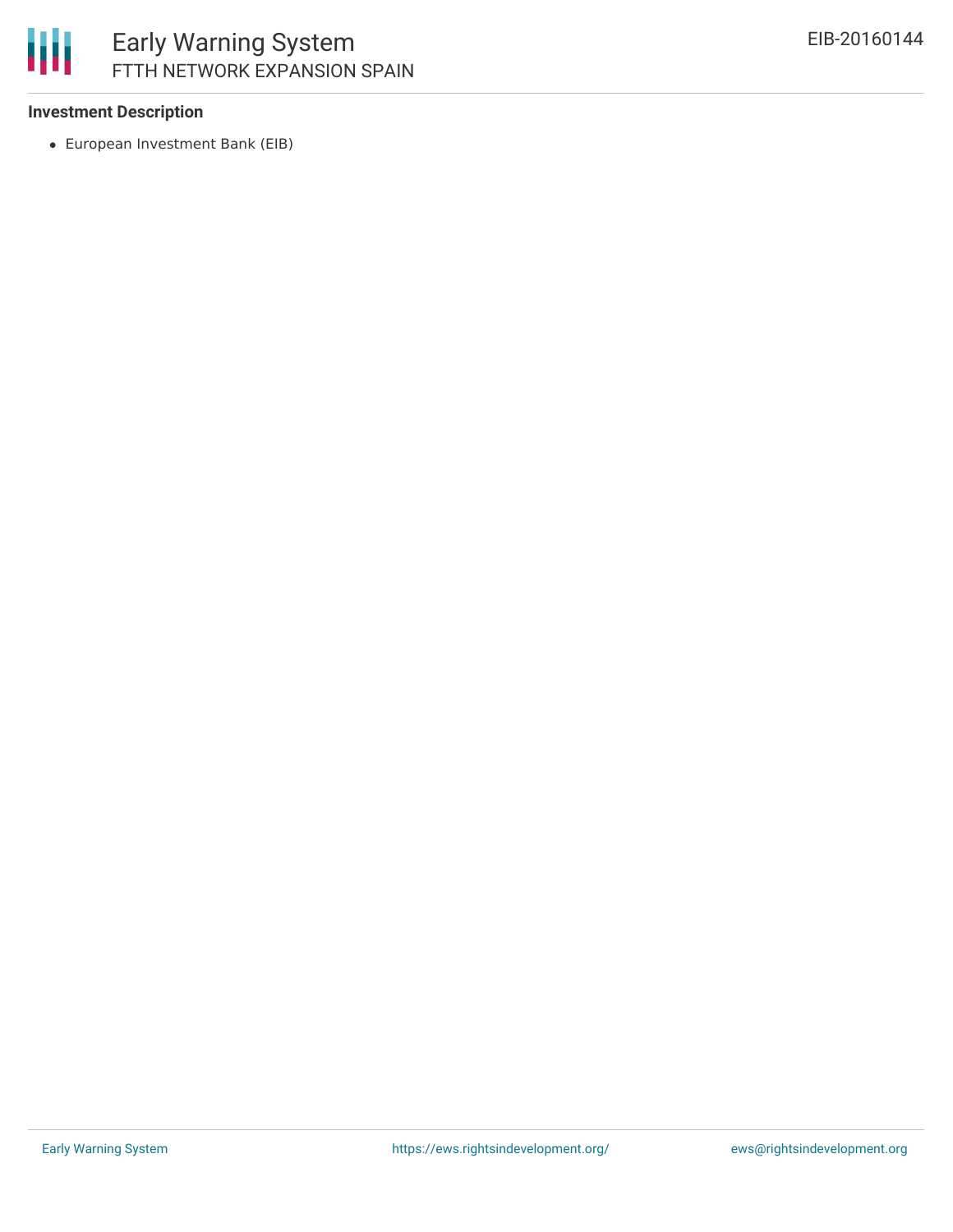# 冊

### Early Warning System FTTH NETWORK EXPANSION SPAIN

| <b>Private Actor 1</b> | <b>Private Actor</b><br>' Role | <b>Private Actor</b><br>1 Sector | <b>Relation</b> | <b>Private Actor 2</b> | <b>Private Actor</b><br>2 Role | <b>Private Actor</b><br>2 Sector |
|------------------------|--------------------------------|----------------------------------|-----------------|------------------------|--------------------------------|----------------------------------|
| $\sim$                 |                                | <b>CONT</b>                      | . .             | Masmovil Broadband SLU | Client                         | $\overline{\phantom{a}}$         |